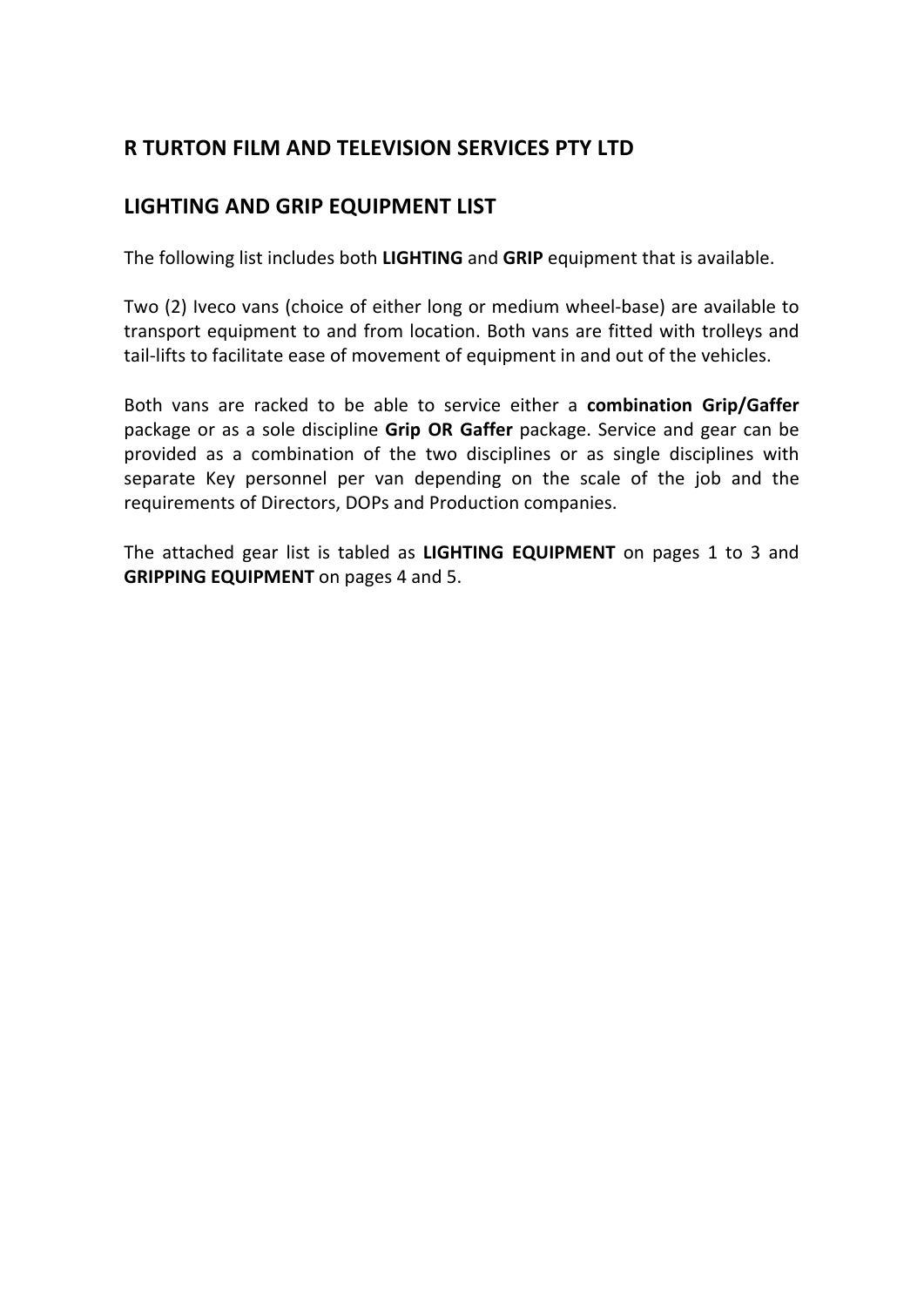#### **R TURTON FILM AND TELEVISION SERVICES PTY LTD LIGHTING EQUIPMENT LIST**

## m. + 61 421 512 311

## e. richardturton@bigpond.com

There are two Iveco Daily Vans available, both are racked out and are fitted with hydraulic tail lifts and custom built trolleys. A comprehensive selection of gripping equipment is also available from the Operator and can be combined with the lighting equipment in a single van or as a stand alone unit.

| Category                        | Qty            | Item                                                                                                     |
|---------------------------------|----------------|----------------------------------------------------------------------------------------------------------|
| <b>Wireless/DMX Fixture</b>     | $\mathbf{1}$   | Spots Unlimited Gaffers Control Unit, 6 x Exalux receivers                                               |
| <b>Control System</b>           |                |                                                                                                          |
|                                 |                |                                                                                                          |
| <b>LEDs</b>                     | 3              | Arri Skypanel S60, colour tuneable from 2800K- 10000K, RGB colour selection with remote control,         |
|                                 |                | intensifiers, DOPChoice chimera plus 30 deg snap grid + 3' Octagon chimera + Arri DOPChoice 7' Octagon   |
|                                 |                | double bracket (2 heads)                                                                                 |
|                                 | 2              | Kino Select - Freestyle 21 - colour tuneable, dimmable                                                   |
|                                 | $\mathbf{1}$   | Lite Tile - 2'x4', colour temp adjustable, dimmable with DOP Chimera                                     |
|                                 | $\mathbf{1}$   | Micro creamsource, colour temp adjustable, dimmable, chimera and battery pack                            |
|                                 | $\mathbf{1}$   | Mini-creamsource, daylight balanced, plus twinV-lock battery pack (7 hour running time)                  |
|                                 | $\mathbf{1}$   | Creamsource Doppio 360W (equiv. to 1.2KW HMI), dimmable                                                  |
|                                 | $1\,$          | Astera Titan tube kit - 8 titan tubes (tunable) + rigging kit + Astera control box + snap grids (30 deg) |
|                                 | 6              | Astera NYX bulbs - RGB, bayonet and ES fittings                                                          |
|                                 | $\overline{2}$ | Forza 500 - LED daylight, dimmable, fresnel lens with 1.2M octagon chimeras + 1.2M Chinaball lantern,    |
|                                 |                | 26v battery operation for mainsless location                                                             |
|                                 | 2              | Aputure Nova - colour-tunable, RGB, softbox, battery operated or mains                                   |
|                                 | $\overline{2}$ | Nanquang 4' RGB, dimmable battery powered LED wands                                                      |
|                                 | 2              | Nanquang 2' RGB, dimmable battery powered LED wands                                                      |
|                                 | $1\,$          | Quasar science 12' LED tube, colour temp adjustable, dimmable                                            |
|                                 | $\mathbf{1}$   | Quasar science 6", LED tube, colour temp adjustable, dimmable                                            |
|                                 | $\mathbf{1}$   | Westcott Ice light, daylight balanced, portable, dimmeable                                               |
|                                 | $\overline{2}$ | Aputure MX, bi-colour, 2800-6500K                                                                        |
|                                 | $\overline{2}$ | Aputure Amaran AL_MW, IP68-10M underwater, CTO gels                                                      |
|                                 | 4              | Aputure AL-MC RGB, 3200-5600K, continuous dimming, app control                                           |
|                                 |                |                                                                                                          |
| Daylight HMI                    | $\mathbf{1}$   | Arri M90 Lensless, 6K/9K, high speed flicker free ballast                                                |
|                                 | $\mathbf{1}$   | M40 Lensless, 4K, Flicker free ballast                                                                   |
|                                 | $\mathbf{1}$   | Arri 4K Par, set of drop in lenses, set of wires, flicker free electronic ballast                        |
|                                 |                | * Note both 4Ks can be fitted with 2.5K bulbs.                                                           |
|                                 | $\overline{2}$ | M18 Lensless 1.8K Par lamps, high speed flicker free electronic ballasts, set of wires                   |
|                                 | $\mathbf{1}$   | K5600 (Joker) 800Watt Par, set of drop in lenses, set of wires, electronic ballast, pancake chimera and  |
|                                 |                | Octadome Chimera                                                                                         |
|                                 | $\mathbf{1}$   | Dedo 400Watt, flicker free electronic ballast, set of wires, chimera                                     |
|                                 |                |                                                                                                          |
| <b>Tungsten Units</b>           | 4              | lanaro 5K fresnel, set of wires                                                                          |
|                                 | $\overline{2}$ | Film Gear 2K fresnel, set of wires                                                                       |
|                                 | $\overline{2}$ | Film Gear 1K, set of wires                                                                               |
|                                 | 4              | Film Gear 650Watt, set of wires                                                                          |
|                                 | $\overline{2}$ | Arri 300Watt, set of wires                                                                               |
|                                 | 4              | Dedo 150Watt, dimmable. Plus condenser unit                                                              |
|                                 | 8              | Strand 2K blondes                                                                                        |
|                                 | 12             | Par-cans 750Watt                                                                                         |
|                                 | 4              | Spacelights 2.4K                                                                                         |
|                                 | $\mathbf{1}$   | Chimera Chinaball lantern 1000watt, 500watt, 240 watt                                                    |
|                                 |                |                                                                                                          |
| <b>Light Control - Textiles</b> | $1\,$          | 20'x20' Full Sail                                                                                        |
|                                 | $\mathbf{1}$   | 20'x15' Solid black                                                                                      |
|                                 | $\mathbf{1}$   | 20'x12' Ultrabounce                                                                                      |
|                                 | $1\,$          | 20' x 20' Ultrabounce                                                                                    |
|                                 | 3              | 12'x12' Solid blacks                                                                                     |
|                                 | Selection      | 12'x12' Full Sails (2), 1/2 sails (2), 1/4grid sails (2), China silks (2), Ultrabounces (2)              |
|                                 | Selection      | Lite sail (1), Hi-Lite (1), Unbleached muslin (1), silver lame (1), soft silver mathflector (1)          |
|                                 | Selection      | 8'x8' Full sail, 1/2 sail, 1/4 sail, Hi-lite, China silk, black (solid), Ultrabounce                     |
|                                 | Selection      | 6'x6' Full Sail (2), 1/2sail (2), 1/4sail (2), China silks (2), Lite sail (1)                            |
|                                 | Selection      | Unbleached muslin (1), Ultrabounces (2)                                                                  |
|                                 |                |                                                                                                          |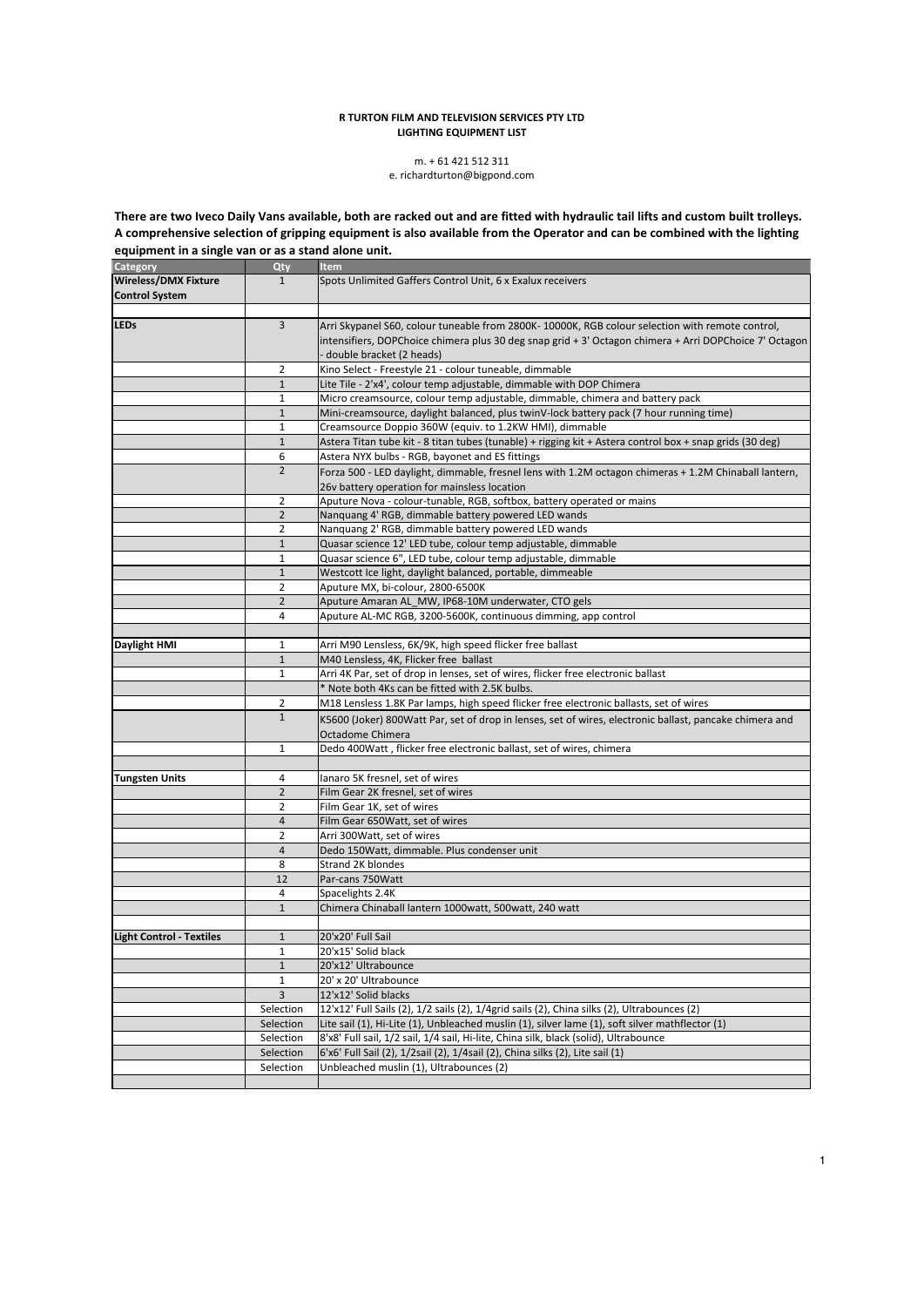#### **R TURTON FILM AND TELEVISION SERVICES PTY LTD** LIGHTING EQUIPMENT LIST

# m. + 61 421 512 311

## e. richardturton@bigpond.com

| Category                                   | Qty              | Item                                                                          |
|--------------------------------------------|------------------|-------------------------------------------------------------------------------|
| <b>Light Control - Nets</b>                | $\overline{2}$   | 12'x12' 1 stop nets                                                           |
|                                            | $\mathbf{1}$     | 8'x8' 1 stop net                                                              |
|                                            | $\mathbf{1}$     | 4'x4' 1 stop net                                                              |
|                                            | $\mathbf{1}$     | 4'x4' 1/2 stop net                                                            |
|                                            | $\overline{2}$   | 18"x24" 1 stop nets                                                           |
|                                            | $\overline{2}$   | 18"x24" 1/2 stop nets                                                         |
|                                            | $\overline{2}$   | 4'x4' Snap grid, 30 deg                                                       |
|                                            |                  |                                                                               |
| <b>Light Control - Cutters</b>             | 4                | 4'x4' Floppies                                                                |
|                                            | $\overline{2}$   | 3'x3' Floppies                                                                |
|                                            | $\overline{4}$   | 36"x24" Cutters                                                               |
|                                            | 4                | 24'x12" Cutters                                                               |
|                                            | 3                | 6'x2' meat-axe cutters                                                        |
|                                            | Assortment       | Fine blades for cutting light - various                                       |
|                                            |                  |                                                                               |
| Light Control - Diffusion<br><b>Frames</b> | 6                | 4'x4'Diffusion Frames                                                         |
|                                            | $\overline{2}$   | 3'x'3 Diffusion Frames                                                        |
|                                            |                  |                                                                               |
| Green screens                              | $\mathbf{1}$     | 6' x 6' Digi-green                                                            |
|                                            | $\mathbf{1}$     | 12' x 12' Digi-green                                                          |
|                                            | $\mathbf{1}$     | 20' x 20' Digi-green                                                          |
|                                            |                  |                                                                               |
| <b>Bounce boards</b>                       | 4                | 4'x4' white bounce/soft silver boards                                         |
|                                            | $\overline{2}$   | 3'x3' white bounce/soft silver                                                |
|                                            | $\overline{2}$   | 8'x4' Bamboolas                                                               |
|                                            | $\mathbf{1}$     | 3'x3' ultra bounce with floppy                                                |
|                                            | 3                | 4'x3' Reflectors - soft silver/hard silver                                    |
|                                            |                  |                                                                               |
| <b>Power Distribution</b>                  | $\overline{2}$   | 63Amp 3phase Lifeguard distribution boards, watertight, designed to AS 3439.4 |
|                                            | $\overline{4}$   | 32Amp 1phase to 6x10amp boards                                                |
|                                            | 6                | 10amp-4 way block, RCD protected boards.                                      |
|                                            | 4 (80m)          | 63Amp 3phase mains cable, various lengths (5m - 30m)                          |
|                                            | 300m             | 32Amp 1phase cable, various lengths (10m - 30m)                               |
|                                            | 500m             | 10Amp, various lengths (5m -30m)                                              |
|                                            | 1(30m)           | 63Amp 1phase cable                                                            |
|                                            | $\overline{4}$   | Heavy duty cable ramps                                                        |
|                                            | $1\,$            | Dimmer rack, 12 channel, 3phase input - 12x2.5K outputs                       |
|                                            | $\overline{2}$   | 5K sliding dimmers                                                            |
|                                            | 6                | 2.4k dimmers                                                                  |
|                                            |                  |                                                                               |
| <b>Power - Generators</b>                  | $\mathbf{1}$     | Honda EU 6.5KVA Generator                                                     |
|                                            | $1\,$            | Honda EU 3KVA Generator                                                       |
|                                            | $\mathbf{1}$     | Honda EU 2KVA Generator                                                       |
|                                            |                  |                                                                               |
| <b>Hardware/Rigging</b>                    | 2                | 12'x12' aluminium frame                                                       |
|                                            | $1\,$            | 8'x8' alumium frame                                                           |
|                                            | $\overline{2}$   | 6'x6' aluminium frame                                                         |
|                                            | $\overline{4}$   | Hollywood clamps                                                              |
|                                            | 4                | Big Ben clamps                                                                |
|                                            | $\overline{2}$   | Magic arms plus 4 manfrotto super clamps                                      |
|                                            | $\boldsymbol{6}$ | Cardellini clamps                                                             |
|                                            | 12               | Scaff clamps to 1"1/8th receivers                                             |
|                                            | $\overline{2}$   | Offset arms                                                                   |
|                                            | $\overline{2}$   | Adjustable baby plates                                                        |
|                                            | 4                | 5/8th turtle bases                                                            |
|                                            | $1\,$            | 7' Manfrotto Autopole                                                         |
|                                            | $\mathbf{1}$     | 4' Manfrotto Autopole                                                         |
|                                            |                  |                                                                               |
|                                            |                  |                                                                               |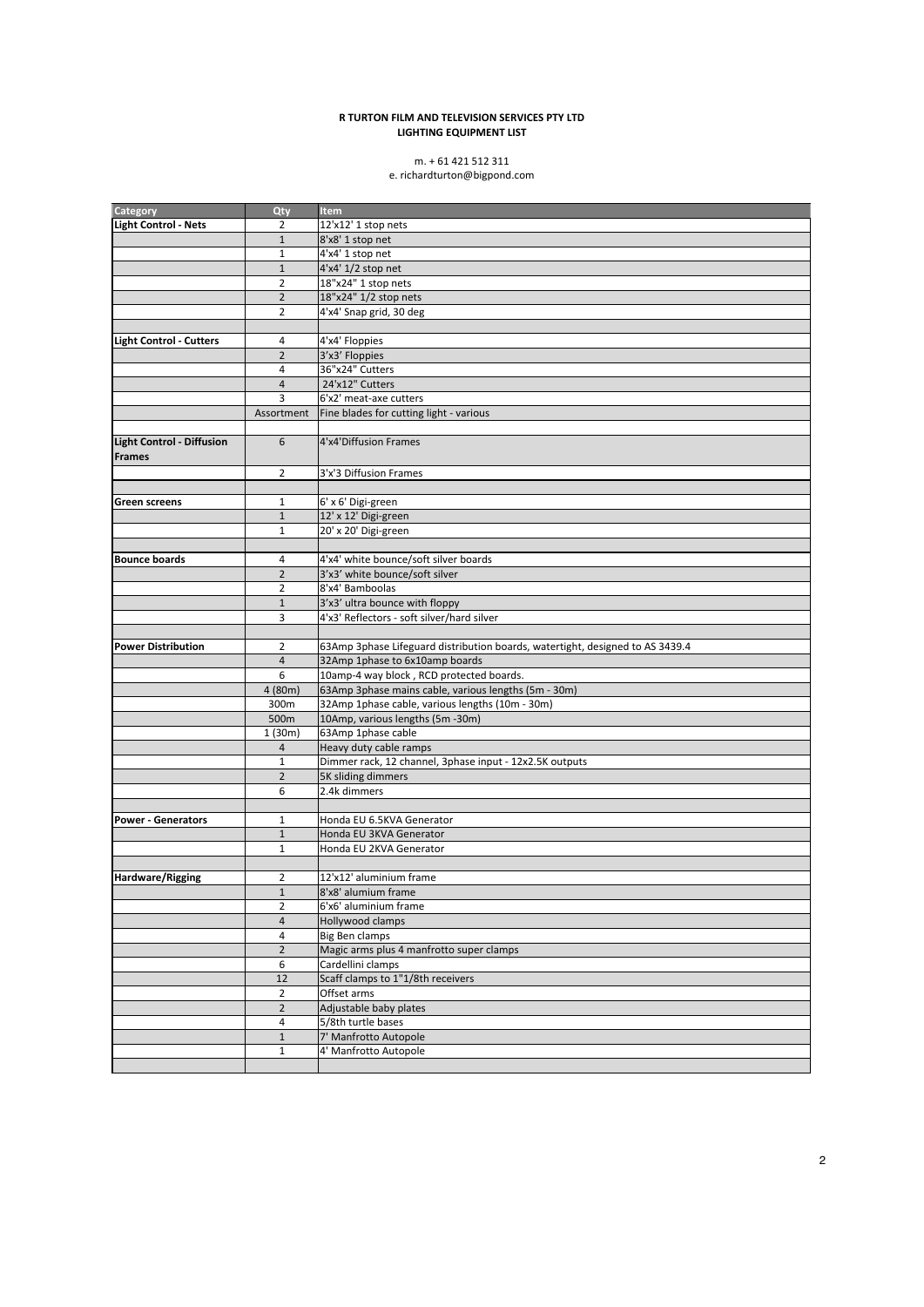#### **R TURTON FILM AND TELEVISION SERVICES PTY LTD** LIGHTING EQUIPMENT LIST

# m. + 61 421 512 311

e. richardturton@bigpond.com

| <b>Category</b> | Qty            | <b>Item</b>                                              |
|-----------------|----------------|----------------------------------------------------------|
| <b>Stands</b>   |                | Super wind-up Manfrotto stand with wheels                |
|                 | $\overline{2}$ | Double wind-up Manfrotto stands, with lock off wheels    |
|                 | $\overline{2}$ | Triple riser studio stands, with wheels                  |
|                 | $\overline{2}$ | Single wind-up Manfrotto stands                          |
|                 | 2              | High Boy stands, 3 stage                                 |
|                 | $\overline{4}$ | Triple riser combo stands, 1"1/8th                       |
|                 | $\overline{2}$ | Low Boy stands, 1"1/8th                                  |
|                 | 10             | C stands                                                 |
|                 | 2              | Baby C stands                                            |
|                 | 4              | 5/8th stands                                             |
|                 | $\overline{2}$ | 4' steel risers, 1'1/8th                                 |
|                 |                |                                                          |
| <b>Tools</b>    | $\mathbf{1}$   | A-frame ladder                                           |
|                 |                | 3' Alumium steps                                         |
|                 |                | Screw gun                                                |
|                 | 3              | Large umbrella's                                         |
|                 |                |                                                          |
| Miscellaneous   | Selection      | Rolls of gel - colour correction, diffusion              |
|                 | Selection      | Tungsten practical bulbs                                 |
|                 |                | Black wrap, gaffer tapes, safety chains, crocodile clips |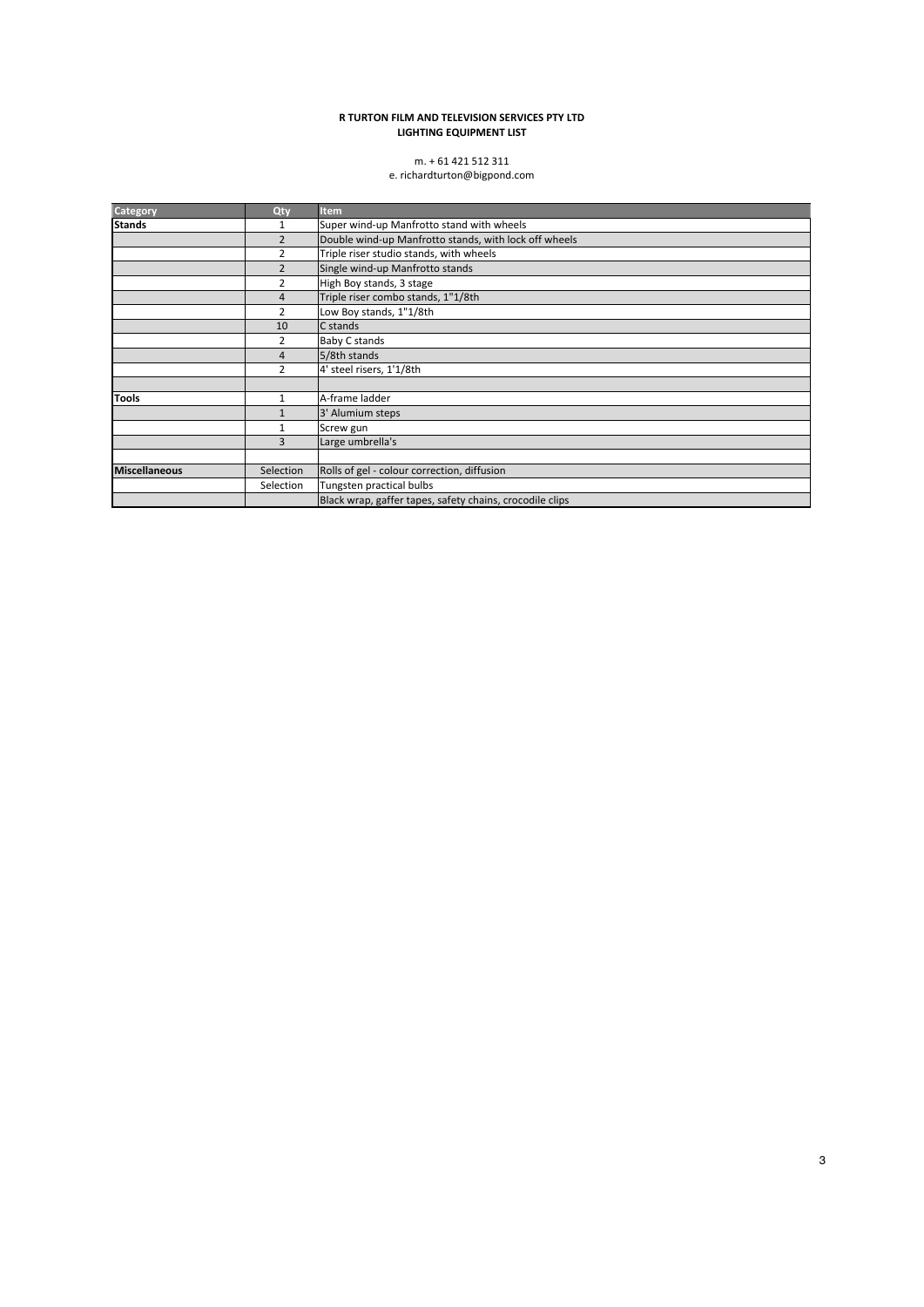#### **R TURTON FILM AND TELEVISION SERVICES PTY LTD GRIP EQUIPMENT LIST**

## m. + 61 421 512 311

e. richardturton@bigpond.com

There are two Iveco Daily Vans available, both are racked out and are fitted with hydraulic tail lifts and custom built trolleys. A comprehensive selection of lighting equipment is also available from the Operator and can be combined with the gripping equipment in a single van or as a stand alone unit.

| Category                         | Qty            | <b>Item</b>                                                                                                                                                                      |
|----------------------------------|----------------|----------------------------------------------------------------------------------------------------------------------------------------------------------------------------------|
| <b>Camera Movement Tools</b>     | $\mathbf{1}$   | Super Falcon 2, Cinetech Dolly, 2 sideboards, 1 nose board, 2 swivel seats plus risers                                                                                           |
|                                  | $\mathbf{1}$   | Emu Crane with remote head, carbon fibre, can be assembled in lengths of 2m, 4m, 6m or 8m. Tripod                                                                                |
|                                  |                | mounted on studio wheels, can be mounted on heavy based dolly on track                                                                                                           |
|                                  | $\mathbf{1}$   | Walter Clausen Slider, 3' length, moy or 150mm trophy bowl                                                                                                                       |
|                                  | $\mathbf{1}$   | Panther Slider, 6 ft, moy or 150mm bowl                                                                                                                                          |
|                                  | $\mathbf{1}$   | Losmandy Jib, 145cm arm length from pivot                                                                                                                                        |
|                                  | $\mathbf{1}$   | Griptech 4 legged Bazooka Base, studio wheels, skateboard tracking wheels or adjustable levelling feet.<br>*This base can be used to mount the slider or jib or crane to 4m mode |
|                                  | $\mathbf{1}$   | American Flatbed Western Dolly - pneumatic and tracking wheels                                                                                                                   |
|                                  | $\mathbf{1}$   | DJI Ronin 2 - 3 axis stabilised head system                                                                                                                                      |
|                                  |                |                                                                                                                                                                                  |
| <b>Vehicle Rigging Equipment</b> | Selection      | Comprehensive kit of Griptech mounts, clamps and rigging systems for                                                                                                             |
|                                  |                | Bonnet                                                                                                                                                                           |
|                                  |                | Hostess tray                                                                                                                                                                     |
|                                  |                | Side                                                                                                                                                                             |
|                                  |                | Roof                                                                                                                                                                             |
|                                  |                | *included are 90 degree scaff clamps, swivels and a range of speedrail fittings                                                                                                  |
|                                  |                |                                                                                                                                                                                  |
| <b>Dolly/Rigging Accessories</b> | $\mathbf{1}$   | Griptech offset bowl                                                                                                                                                             |
|                                  | $\mathbf{1}$   | Set of (8) pneumatic wheels                                                                                                                                                      |
|                                  | $\mathbf{1}$   | Trophy Bowl, 150mm                                                                                                                                                               |
|                                  | $\mathbf{1}$   | Trophy Bowl, 150mm, moy base                                                                                                                                                     |
|                                  | $\mathbf{1}$   | Drop nose low mount                                                                                                                                                              |
|                                  | 3              | Risers - 9", 12", 18"                                                                                                                                                            |
|                                  | $\mathbf{1}$   | Panther Vario Bazooka - 35cm - 75cm                                                                                                                                              |
|                                  | $\mathbf{1}$   | Griptech 3 way leveller                                                                                                                                                          |
|                                  | $\mathbf{1}$   | F7 - 2 axis low mount head                                                                                                                                                       |
|                                  | $\mathbf{1}$   | 2 ft camera extension plate                                                                                                                                                      |
|                                  | $\mathbf{1}$   | 3 ft moy paddlemount                                                                                                                                                             |
|                                  | $\mathbf{1}$   | 3ft 150mm bowl paddlemount                                                                                                                                                       |
|                                  | $\mathbf{1}$   | <b>Static bowl</b>                                                                                                                                                               |
|                                  | $\mathbf{1}$   | 3ft Bowl - 150mm paddlemount                                                                                                                                                     |
|                                  | 3              | Bowl size adaptors - 100mm & 75mm                                                                                                                                                |
|                                  | $\mathbf{1}$   | Euro knob - scaff mount receiver                                                                                                                                                 |
|                                  | $\overline{2}$ | Anderson Pins plus 2 x 5/8th" x 1 1/8th" receiver                                                                                                                                |
|                                  |                |                                                                                                                                                                                  |
| <b>Dolly Track</b>               | 7              | 10' lengths                                                                                                                                                                      |
|                                  | $\overline{2}$ | 6' lengths                                                                                                                                                                       |
|                                  | $\overline{2}$ | 3' lengths                                                                                                                                                                       |
|                                  |                |                                                                                                                                                                                  |
| <b>Gripping Equipment</b>        | 3              | Sets of appleboxes                                                                                                                                                               |
|                                  | 3              | Sets of pancakes                                                                                                                                                                 |
|                                  | $\overline{2}$ | Grovel pads                                                                                                                                                                      |
|                                  | 40             | <b>Welding clamps</b>                                                                                                                                                            |
|                                  | 20             | Speedclips                                                                                                                                                                       |
|                                  | 15             | Ratchet straps - various sizes                                                                                                                                                   |
|                                  | $\mathbf{1}$   | Drummers stool                                                                                                                                                                   |
|                                  | $\overline{2}$ | Tubs of blocks and wedges                                                                                                                                                        |
|                                  | $\overline{2}$ | Stack of sushis                                                                                                                                                                  |
|                                  | 5              | 4' load bearers                                                                                                                                                                  |
|                                  | $\overline{2}$ | 3m aluminium planks                                                                                                                                                              |
|                                  | $\overline{2}$ | 6 ft x 4 ft Mega deck, with 2 ft, 3 ft, 4 ft and 6 ft legs, adjustable feet for levelling                                                                                        |
|                                  | $\mathbf{1}$   | 4 ft x 2 ft Mega deck, whee                                                                                                                                                      |
|                                  |                |                                                                                                                                                                                  |